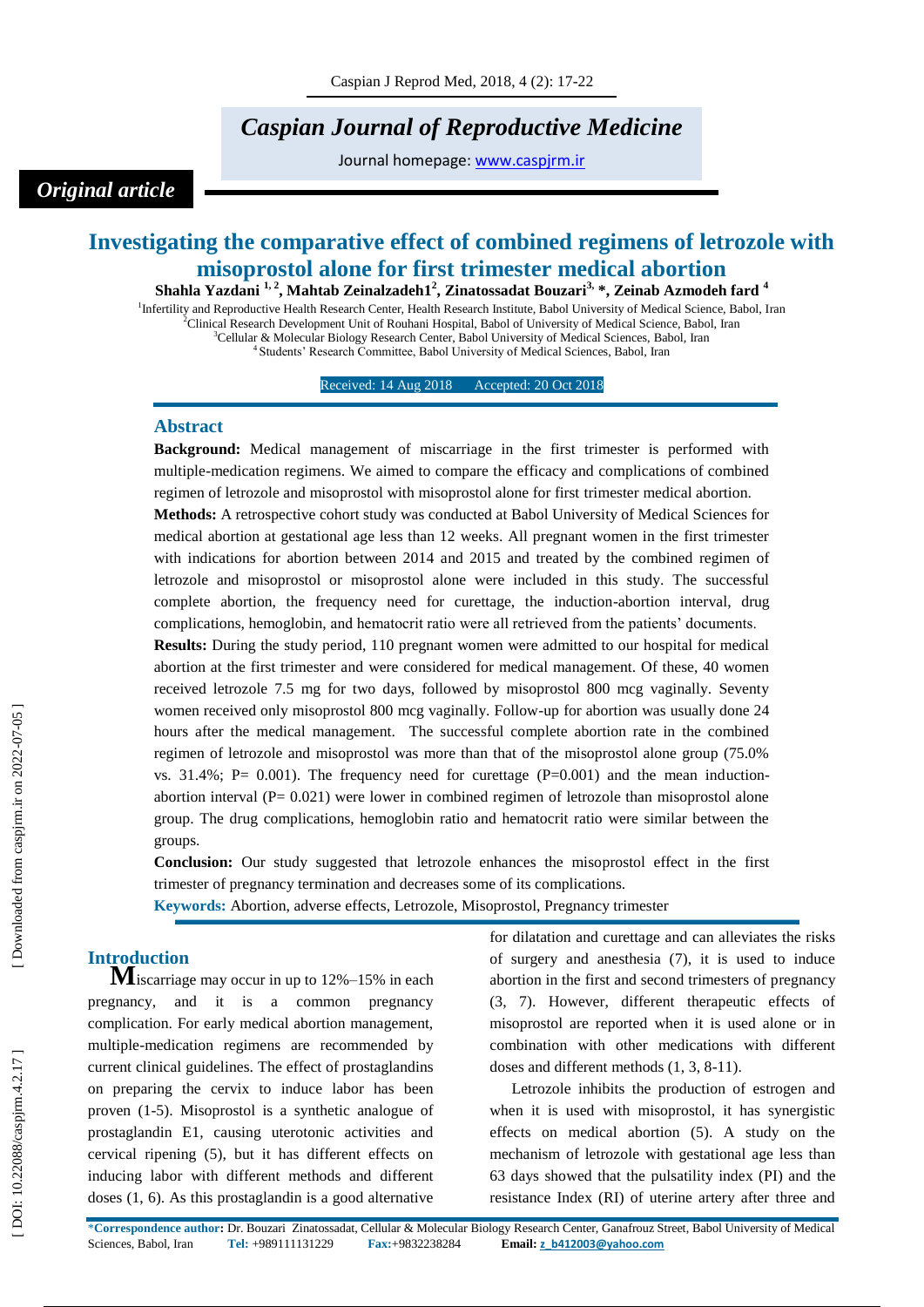

Unlike the above studies, Rezai and et al (2014) reported no significant difference in the combined use of letrozole and misoprostol compared to misoprostol alone for abortions under nine weeks of pregnancy (14). Lee and et al (20110) examined the combined use of letrozole and misoprostol compared to misoprostol alone for medical abortions in the second trimester of pregnancy and reported no significant difference in the two groups (15), which is inconsistent with Young's studies (12, 16). Given the different results of the above studies for the combined use of Letrozole and misoprostol and for decreasing complications of abortion, this study aimed to compare the efficacy and complications of combined regimen of letrozole and misoprostol with misoprostol only for the first trimester medical abortion.

## **Materials & Methods**

This retrospective cohort study was conducted at Babol University of Medical Sciences for medical abortion at gestational age less than 12 weeks. All pregnant women in first trimester with indications for abortion between 2014 and 2015 and treated by the combined regimen of letrozole and misoprostol or misoprostol only were included in this research. Forty women received letrozole (Letrofem, 2.5 mg/tab, Iran Hormone Co.Tehran,Iran) 7.5 mg orally once daily for two days outpatient, and were hospitalized on the third day and received misoprostol 800 mcg in posterior fornix of vagina. Seventy women were hospitalized and received misoprostol 800 mcg in posterior fornix of vagina. Follow -up for abortion was usually done 2 - 7 days after the medical management by transvaginal sonography. If no residues were left or endometrial thickness was less than 15 mm, the treatment outcome was considered perfect abortion. Curettage was usually conducted in patients who failed to expel concepts, and



those with residues or endometrial thickness over 20 mm in ultrasound.

Medical management is chosen according to each gynecologist's personal preference, either by combined regimen of letrozole and misoprostol or misoprostol only. All gynecologists use the common practice. They include women with gestational age less than 12 weeks with indications for abortion for the following reasons: missed abortion, fetal malformations, or maternal diseases. In addition, the women with pain and heavy bleeding, the history of sensitivity to misoprostol, severe anemia, coagulation disorders, using anticoagulants, active liver disease, cardiovascular diseases, uncontrolled seizures, adrenal diseases, or using corticosteroid are considered for vacuum aspiration.

We included successful complete abortion, the frequency need for curettage, induction -abortion interval, and drug complications such as fever, severe bleeding, diarrhea, vomiting, hemoglobin, and hematocrit ratio, which were all retrieved from the patients' documents.

Patients' information such as age, height (cm), weight (kg), and gestational age based on reliable LMP or ultrasound at early stages of pregnancy and the number of pregnancies was also retrieved from patients' documents.

This study was approved by the Ethics Committee of Babol University of Medical Sciences (No: MUBABOL.REC.1392.3609). Since the data were retrieved from the patients' documents, we did not require patients' written informed consent. The data were analyzed in SPSS -18 using t -test and chi -square test. P -value<0.05 was considered significant.

#### **Results**

The mean age (SD) of the participants was  $26.58 \pm$ 6.15 years, and the mean gestational age (SD) was  $40.74 \pm 10.38$  days. There was no significant difference between the mean body mass index, age, gestational age, and the gravidity of pregnant women between the two groups (Table 1).

The successful complete abortion rate in the combined regimen of letrozole and misoprostol was significantly more than that of the misoprostol alone group (75.0% vs  $31.4\%$ : P= 0.001). The frequency need for curettage (P=0.001) and the mean induction -abortion interval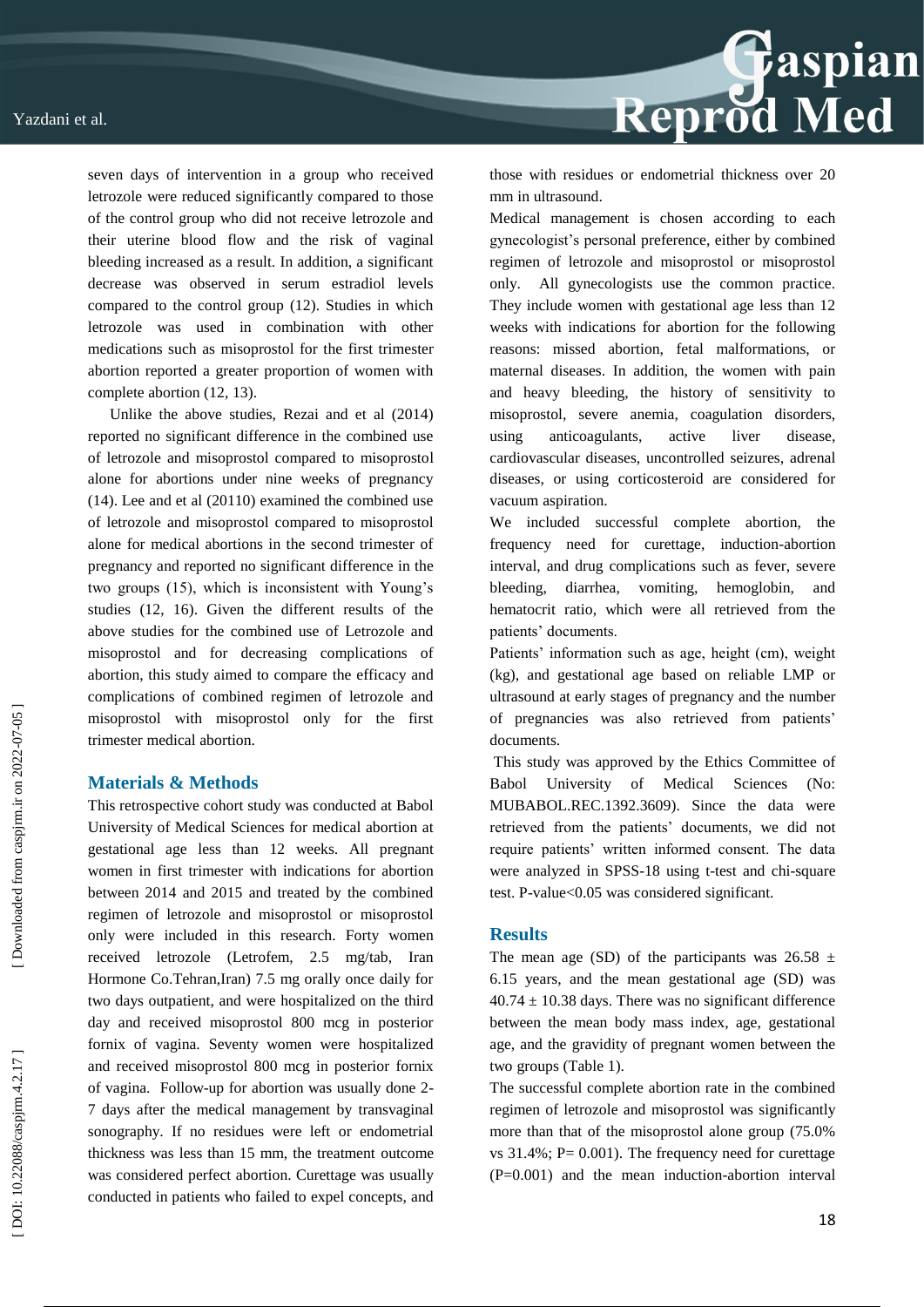(P= 0.021) were lower in combined regimen of letrozole than the misoprostol alone group (table 2).

The hemoglobin level was not significantly different before and after the complete abortion between the two groups (Table 3). Most patients in both groups had no medication side effects, but fever was the most common complication in both groups.

In this study, the effects of age, height, weight, gravida, and the abortion history were investigated in the regression model. The results indicate that the combined regimen of letrozole and misoprostol and misoprostol alone were not significantly different.

Reprod Med

**Table 1.** The clinical characteristics of both the cases and controls group

| <b>Variables</b>             | <b>Misoprostol</b><br>$n=70$<br>$n\left(\frac{0}{0}\right)$ | Letrozole +misoprostol<br>$n=40$<br>$n$ (%) | <b>P-value</b> |
|------------------------------|-------------------------------------------------------------|---------------------------------------------|----------------|
| Successful complete abortion | 22 (31.4%)                                                  | 30 (75.0%)                                  | 0.001          |
| Need for curettage           | 50 (71.42%)                                                 | $17(42.5\%)$                                | 0.001          |
| Induction-abortion interval  | 129.11±69.16                                                | $77.28 \pm 79.10$                           | 0.021          |
| Side effects Drugs           | 16 (22.85%)                                                 | $10(25.0\%)$                                | 0.967          |

**Table 2**. Compare some variables of pregnant women in the intervention group and the control group

| Variables                    | <b>Misoprostol</b><br>$n=70$<br>$n$ (%) | Letrozole +misoprostol<br>$n=40$<br>$n\left(\frac{9}{6}\right)$ | <b>P-value</b> |
|------------------------------|-----------------------------------------|-----------------------------------------------------------------|----------------|
| Successful complete abortion | 22 (31.4%)                              | 30 (75.0%)                                                      | 0.001          |
| Need for curettage           | 50 (71.42%)                             | 17 (42.5%)                                                      | 0.001          |
| Induction-abortion interval  | $129.11 \pm 69.16$                      | $77.28 \pm 79.10$                                               | 0.021          |
| Side effects Drugs           | 16 (22.85%)                             | $10(25.0\%)$                                                    | 0.967          |

**Table 3.** Compare hemoglobin level before/ after medical abortion in both two groups

| <b>Variables</b>        | <b>Before medical abortion</b><br>$Mean \pm SD$ | After medical abortion<br>$Mean \pm SD$ | <b>P-value</b> |
|-------------------------|-------------------------------------------------|-----------------------------------------|----------------|
| Misoprostol group       | $10.87 \pm 0.90$                                | $10.64 \pm 0.95$                        | 0.334          |
| Letrozole + misoprostol | $10.53 \pm 0.76$                                | $10.45 \pm 1.06$                        | 0.425          |

#### **Discussion**

The present study aimed to investigate and compare the effect of misoprostol with/without letrozole in the termination of the first -trimester pregnancy and demonstrated that complete abortion was significantly higher in combined regimen of letrozole and misoprostol group than the misoprostol only group. Similar results were found in a study by Lee et al. (2011) on 40 pregnant women with gestational age less than 63 days. They reported the rate of complete abortion 86.9% in the combined regimen of letrozole

and misoprostol group, which was slightly higher than our results. In our study, the successful complete abortion rate was 57.5% in the intervention group and 32.2% in the control group [13]. The dose of letrozole was 7.5 mg in our study, which was slightly lower than that in Lee's study. Our participants were younger and had lower gestational age than their patients. Differences in the methods used might explain the difference in complete abortion rates in the two studies. In another study (2012), with an increase in letrozole from three to seven days followed by 800 mcg misoprostol, the complete abortion rate reached 95%,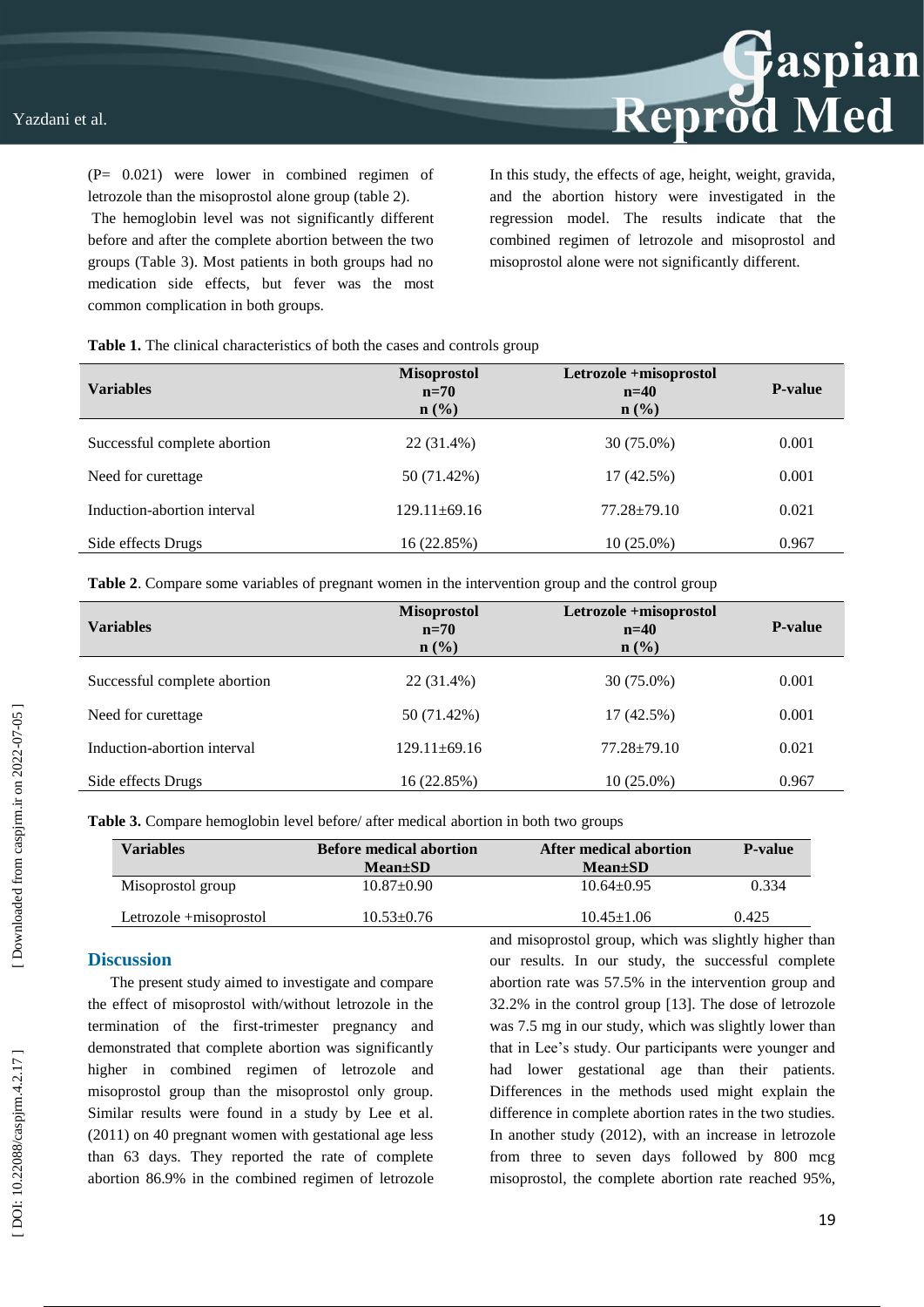#### Yazdani et al.



which is comparable to the standard protocol of mifepristone and misoprostol for the termination of pregnancy in early pregnancy (12).

Chai et al. (2013) used letrozole, mifepristone, and misoprostol and reported the complete abortion rate of 98% (17). It can be concluded that these abortion medications have synergistic effects and their combined administration can improve the therapeutic outcome of abortion.

Rezai et al. examined pregnancies less than nine weeks and reported that the rate of complete abortion in both the intervention and control groups after receiving letrozole and misoprostol was lower than that in the present study, with no significant difference between the two groups. The difference may be due to different gestational age in the two groups (14). Similar to the study conducted by Rezai, we observed less need for abortion in the group receiving combined regimen of letrozole and misoprostol than in the misoprostol only group.

The mean induction -abortion interval was about two hours less in treatment with the combined regimen of letrozole and misoprostol group than that in treatment with misoprostol alone, which is less than what Yeung et al. in Hong Kong had reported. Yeung and Chai et al. reported the median of this interval 7.5 hours (12) and 5.1 hours (17), respectively, which is shorted than our study results.

The reduction in the induction -abortion interval in the combined treatment group can be attributed to the role of letrozole in facilitating the function of misoprostol (10) and inhibiting the synthesis of estradiol (5, 17). This was cited in all previous studies, which highlighted reduced induction time .

In general, in terms of medication side effects including fever, nausea and diarrhea, no significant difference was seen in the misoprostol group and combined regimen of letrozole and misoprostol group. A large percentage of cases in both groups had no complications. In our study, the incidence of fever in the two groups with/without letrozole was estimated 11.43% and 12.5%, respectively. Similarly, Rezai et al. reported fever in the two groups with/without letrozole 8.4% and 5.6%, respectively, which was not statistically significant (14). Even though Lee (2011) reported no fever in the misoprostol group, it was 3.6% in the combined group [13]. In Yazdani et al. and our study, the rate of nausea was higher in the combined group than in the group without letrozole (2). Lee et al, nonetheless, reported significantly lower rates of nausea in the combined group than in the misoprostol only group (14.3% vs. 16.7%) (13). In the same vein, Rezai reported a lower rate of nausea in the combined group than in the misoprostol only group (14).

In this study, the need for curettage in the misoprostol group was significantly higher in those treated with combined regimen of letrozole and misoprostol, which is inconsistent with the findings of Rezai's study in which no significant difference was found between the two groups (14).

Estrogen and progesterone are hormones for maintaining pregnancy (18). Previous studies showed the success of anti -progesterone medications such as mifepristone in combination with prostaglandins for the termination of early pregnancy (19 -21). Due to the fact that it was not available (15), letrozole was used instead, which can inhibit estradiol synthesis and lead to the cessation of progesterone activities by reducing serum estradiol (16), in combination with misoprostol for abortion (12, 14, 16). The differences between the results in these studies and the present study could be due to the difference in dose and duration of administering letrozole with misoprostol and the gestational age. However, further studies are needed to determine the mechanism of letrozole in facilitating medical abortion, especially when it is used with misoprostol (16).

The present study has several limitations. It is a retrospective study, and this may cause data fault. The short time of monitoring cases and illegal factors were the limitations in our study. Moreover, we failed to identify the risk factors for abortion and monitor the possible long -term complications in both groups.

#### **Conclusion**

The results of the current study demonstrated that 7.5mg of daily letrozole for two consecutive days, followed by vaginal misoprostol 800 mcg proved more effective in terminating pregnancy in the first trimester than vaginal 800 mcg misoprostol alone.

#### **Acknowledgements**

We truly appreciate Babol University of Medical Sciences and the Clinical Research Development Unit of Rouhani Hospital for their cooperation and all the sincere support.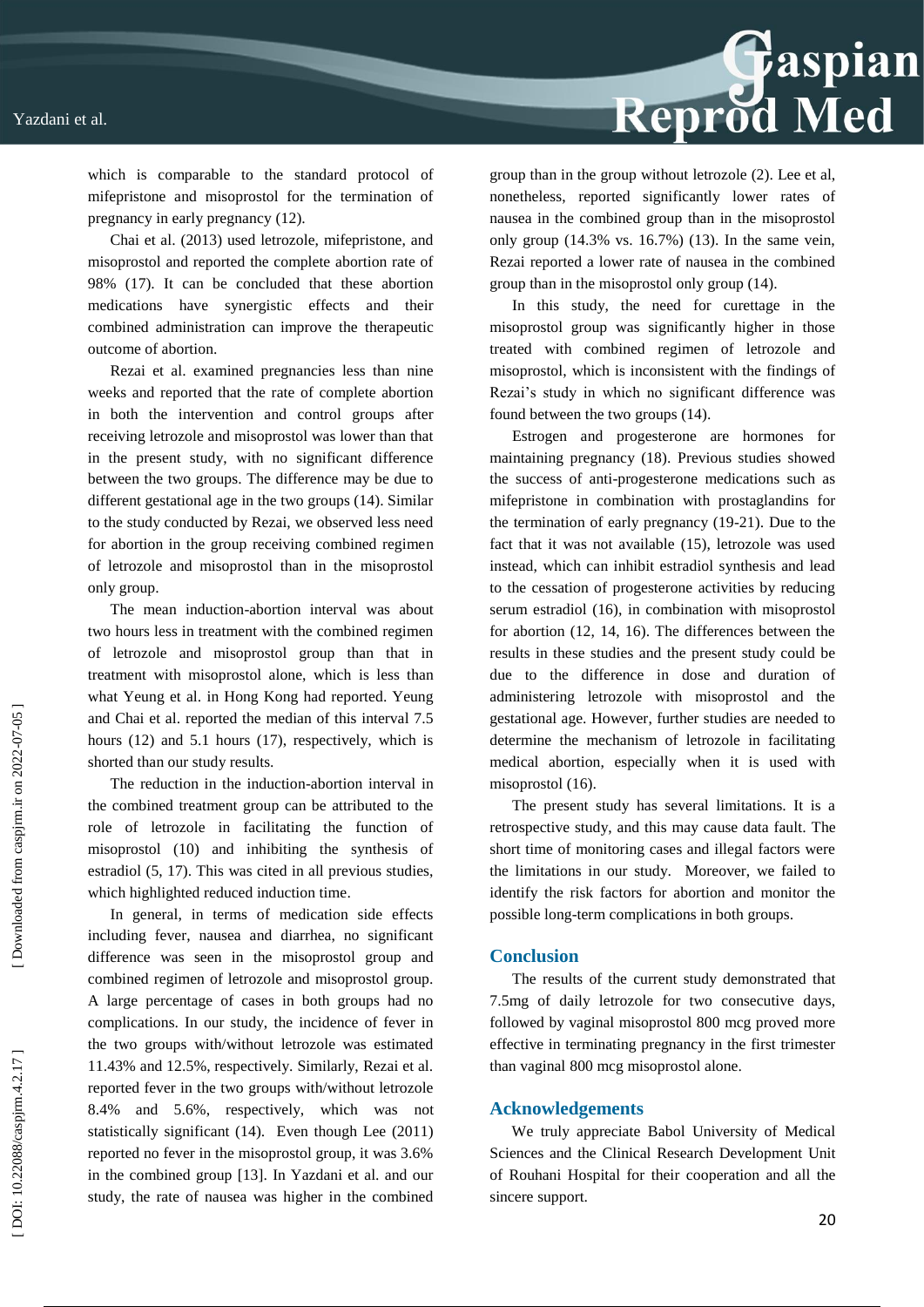## **Conflicts of Interest**

The authors have no conflicts of interest.

## **References**

- 1. Yazdani SH, Bouzari Z, Farahi S, Monadi TA. Oral misoprostol with oxytocin versus oxytocin alone for labor induction in pre -labor rupture of membranes (PROM) at term pregnancy. J Babol Univ Medical Sci. 2012;14(3):7 -12.
- 2. Yazdani S, Javadian M, Bouzari Z, Ghanbari S. Intracervical Foley Catheter Balloon Versus Prostaglandin E2 in Preinduction Cervical Ripening. Journal of Mazandaran University of Medical Sciences. 2010;20(79):56 -61.
- 3. Bebbington MW, Kent N, Lim K, Gagnon A, Delisle MF, Tessier F, et al. A randomized controlled trial comparing two protocols for the use of misoprostol in midtrimester pregnancy termination. American journal of obstetrics and gynecology. 2002;187(4):853 -857.
- 4. Creinin MD, Moyer R, Guido R. Misoprostol for medical evacuation of early pregnancy failure. Obstetrics & Gynecology. 1997;89(5):768 - 772.
- 5. Goldberg AB, Greenberg MB, Darney PD. Misoprostol and pregnancy. New England Journal of Medicine. 2001;344(1):38 -47.
- 6. Yazdani S, Zeinalzadeh M, Bouzari Z, Golsorkhtabar -Amiri M. Effects of vaginal versus oral misoprostol to terminate second -trimester pregnancy. Clinical and experimental obstetrics & gynecology. 2012;39(4):529 - 531.
- 7. Beucher G, Baume S, Bekkari Y, Legrand -Horras M, Herlicoviez M, Dreyfus M. Medical treatment of early spontaneous miscarriages: a prospective study of outpatient management using misoprostol. Journal de gynecologie, obstetrique et biologie de la reproduction. 2004;33(5):401 -406.
- 8. Blanchard K, Winikoff B, Ellertson C. Misoprostol used alone for the termination of early pregnancy: a review of the evidence. Contraception. 1999;59(4):209 - 217.
- 9. Ramin KD, Ogburn PL, Danilenko DR, Ramsey PS. High -dose oral misoprostol for mid -trimester pregnancy interruption. Gynecologic and obstetric investigation. 2003;54(3):176 -179.
- 10. Lee VC-Y, Gao J, Lee K-F, Ng EH-Y, Yeung WS-B, Ho P -C. The effect of letrozole with misoprostol for medical termination of pregnancy on the

expression of steroid receptors in the placenta. Human Reproduction. 2013:det345.

Reprod Med

- 11. Shaw KA, Topp NJ, Shaw JG, Blumenthal PD. Mifepristone –misoprostol dosing interval and effect on induction abortion times: a systematic review. Obstetrics & Gynecology. 2013;121(6):1335 -1347.
- 12. Yeung TWY, Lee VCY, Ng EHY, Ho PC. A pilot study on the use of a 7 -day course of letrozole followed by misoprostol for the termination of early pregnancy up to 63 days. Contraception. 2012;86(6):763 -769.
- 13. Lee VCY, Ng EHY, Yeung WSB, Ho PC. Misoprostol with or without letrozole pretreatment for termination of pregnancy: a randomized controlled trial. Obstetrics & Gynecology. 2011;117(2, Part 1):317 - 323.
- 14.Rezai Z, Bazardehi H, Sareh S, Ghasemi Nezhad A, Sadeghi AS, Ghorbani Yekta B. Letrozole and misoprostol versus misoprostol alone for termination of pregnancy: a randomized clinical trial. Tehran University Medical Journal TUMS Publications. 2014;71(11):700 -706.
- 15. Lee VCY, Tang OS, Ng EHY, Yeung WSB, Ho PC. A prospective double -blinded, randomized, placebo -controlled trial on the use of letrozole pretreatment with misoprostol for second -trimester medical abortion. Contraception. 2011;84(6):628 - 633.
- 16. Lee V, Yeung T, Tang O, Ng E, Yeung W, Ho P. Effect of letrozole on uterine artery Doppler flow indices prior to first-trimester termination of pregnancy: a randomized controlled trial. Ultrasound in Obstetrics & Gynecology. 2012;40(4):392 -397.
- 17.Chai J, Ho P -C. A pilot study on the combined use of letrozole, mifepristone and misoprostol in termination of first trimester pregnancy up to 9 weeks' gestation. European Journal of Obstetrics & Gynecology and Reproductive Biology. 2013;171(2):291 -294.

18. Albrecht ED, Aberdeen GW, Pepe GJ. The role of estrogen in the maintenance of primate pregnancy. American journal of obstetrics and gynecology. 2000;182(2):432 -438.

19.Bygdeman M, Swahn M -L. Progesterone receptor blockage: effect on uterine contractility and early pregnancy. Contraception. 1985;32(1):45 -51.